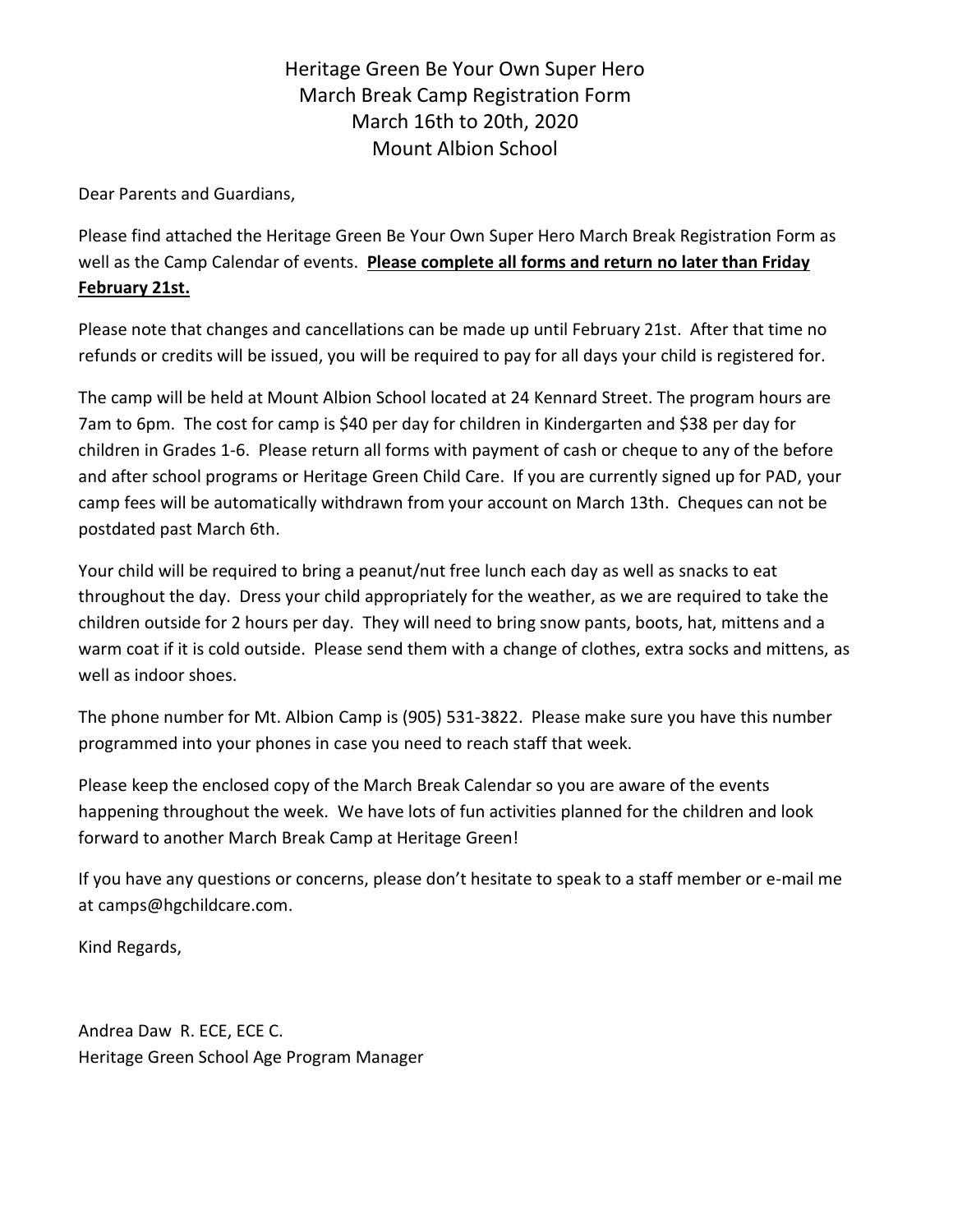Heritage Green Be Your Own Super Hero March Break Camp Registration Form March 16th to 20th, 2020 Mount Albion School

## **Heritage Green Be Your Own Super Hero!**

| <b>Monday</b>                                                          | Tuesday                                                       | Wednesday                                                                        | Thursday                                                    | Friday                                         |
|------------------------------------------------------------------------|---------------------------------------------------------------|----------------------------------------------------------------------------------|-------------------------------------------------------------|------------------------------------------------|
| March 16                                                               | March 17                                                      | March 18                                                                         | March 19                                                    | March 20                                       |
| <b>Super Hero Academy!</b>                                             | <b>Cineplex</b>                                               | <b>Visit from The Travelling</b>                                                 | <b>Super Hero City</b>                                      | <b>Super Hero Training</b>                     |
| Dress like a super hero                                                | Walk to Cineplex for a                                        | <b>Stage</b>                                                                     | <b>Beautiful Junk</b>                                       | Day!                                           |
| or wear your favourite                                                 | morning at the movies!                                        | Children in the Kinders to                                                       | Creations! Bring in a                                       | Get set for a day of                           |
| super hero shirt!                                                      | All children must arrive by                                   | Grade 2 Groups will be                                                           | variety of recyclable                                       | challenges!                                    |
| <b>Be Your Own Super</b><br>Hero!                                      | 8:30 am as we will be<br>walking to the Theatre at            | learning a Minipops song<br>and dance routine.                                   | items, boxes,<br>tubesanything that we                      | Super Speed Obstacle<br>Course                 |
| Using mural paper, the                                                 | 9am. There is a \$6 fee if                                    | <b>Bowling</b>                                                                   | can use to help create a<br>super hero city!                | Super Hero 4 Corners                           |
| children will trace their<br>bodies to design their<br>own Super Hero! | you would like to order a<br>Popcorn Combo for your<br>child. | Children in the Grades 3-<br>6 Groups will be bowling<br>at Splitsville 10-11am. | <b>Super Hero Photo</b><br><b>Booth</b>                     | Super Strength<br><b>Exercises</b>             |
| <b>Every Super Hero needs</b><br>a name!                               | <b>Capture the Villain</b>                                    | Children need to arrive at<br>program by 8:45am.                                 | Children can use the city<br>they created and a             | Super Hero Tag                                 |
| Super Hero ID Tag<br>creative.                                         | Outdoor game during<br>afternoon free play.                   | Pipe cleaner super hero                                                          | variety of props to take<br>some Super Hero<br>pictures!    | <b>Mission Impossible</b><br><b>Lazer Maze</b> |
|                                                                        |                                                               | craft                                                                            | <b>Minute to Win It Games</b><br><b>Super Hero Edition!</b> |                                                |